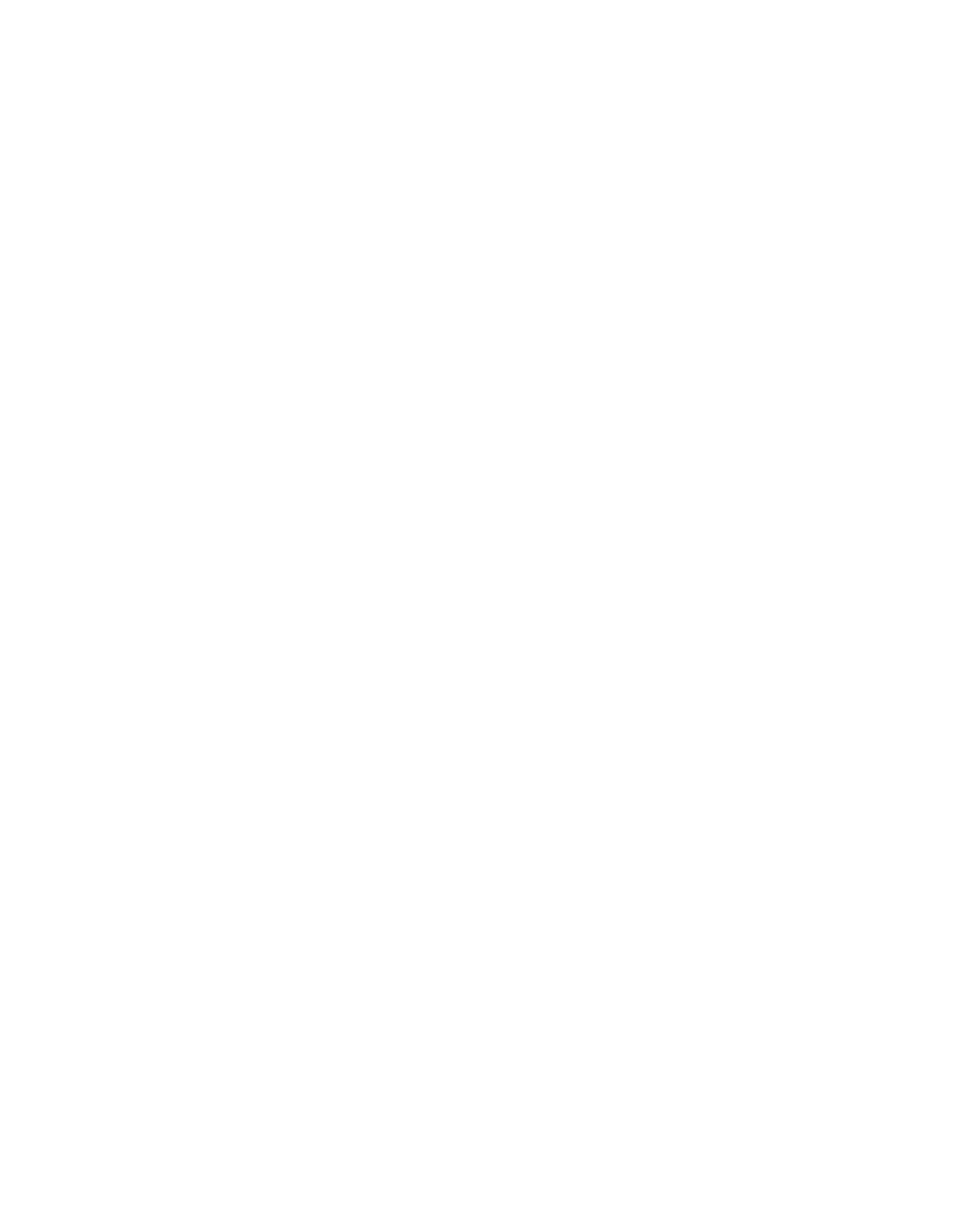B.04 1955-1960 Real Estate Ledger Sheets (KS16/1/1) Fremont O.T. Blk 51 thru Fremont, Barnard's Add., Blk E 25-20-7 thru 36-17-9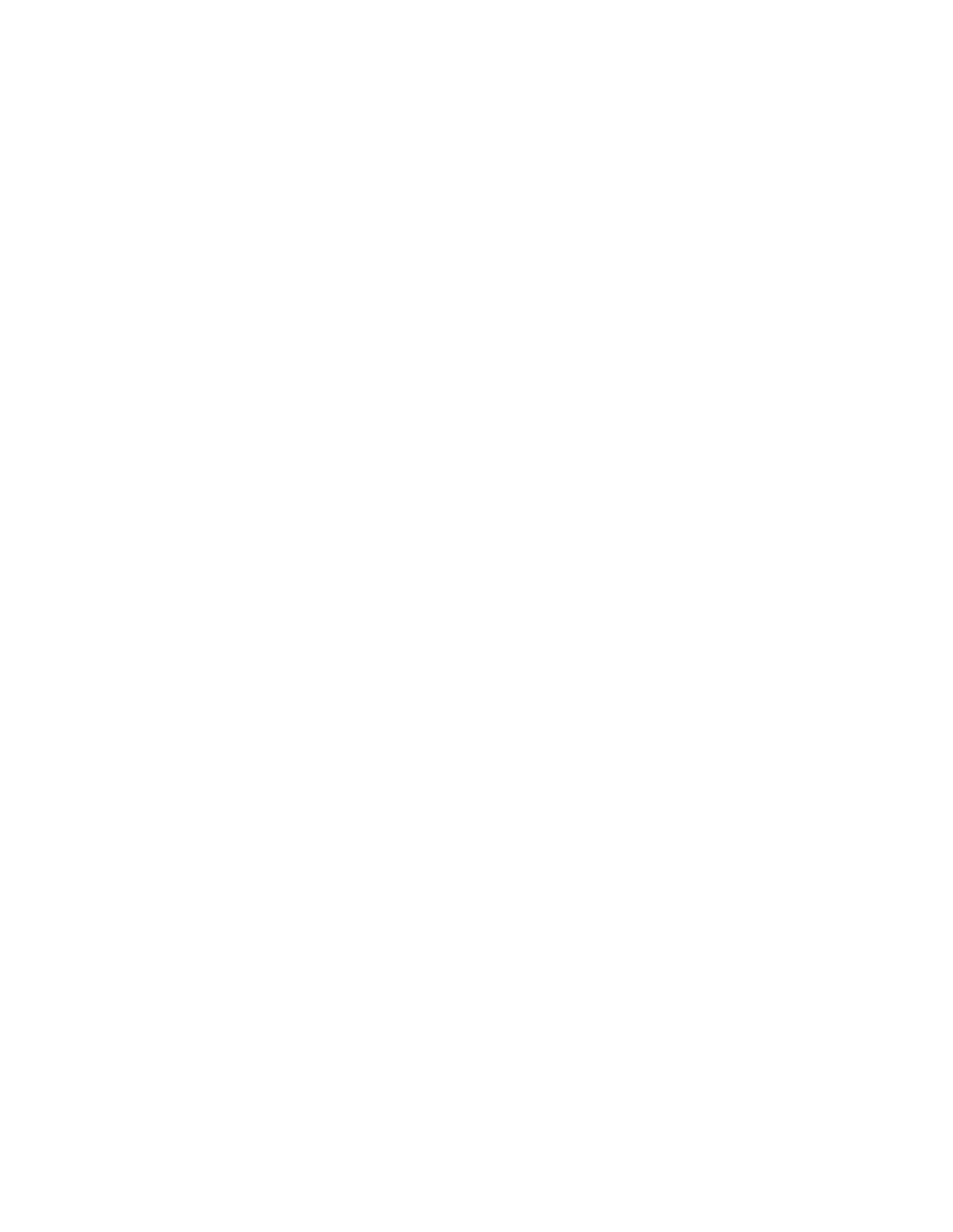## Fremont, O.T., Blk 88

B.14 1955-1969 Real Estate Ledger Cards (KS16/2/1) Platte Valley, 18-5 thru 20-5 North Bend, Union, Scribner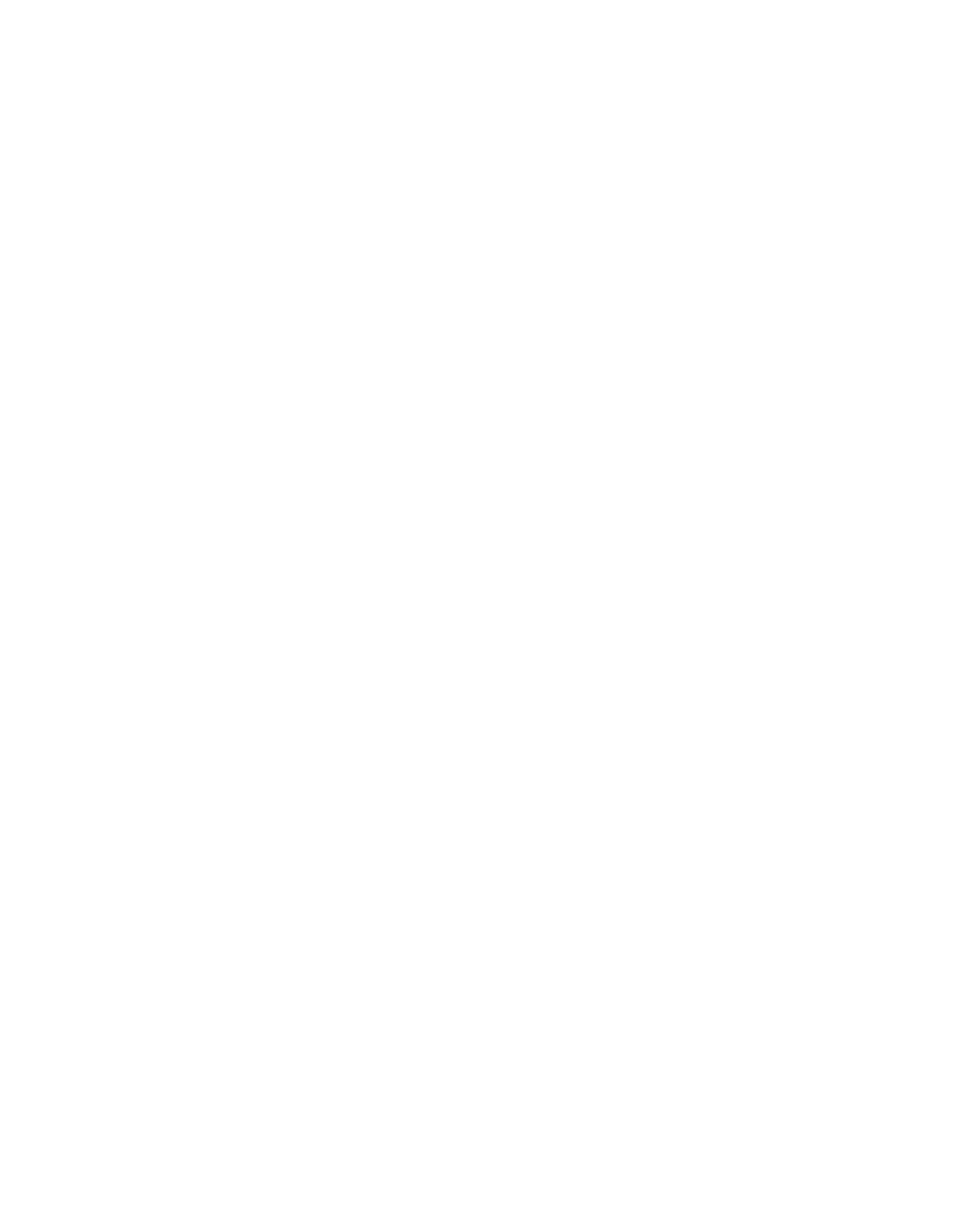Hooper, Blk 1, Lot 1 thru Blk 64 Lands in Corporation

B.23 1955-1969 Real Estate Ledger Cards (KS16/5/1) Hooper, 34-19-8E thru 36-19-8E Nickerson, 18-8E, 18-9E Nickerson Village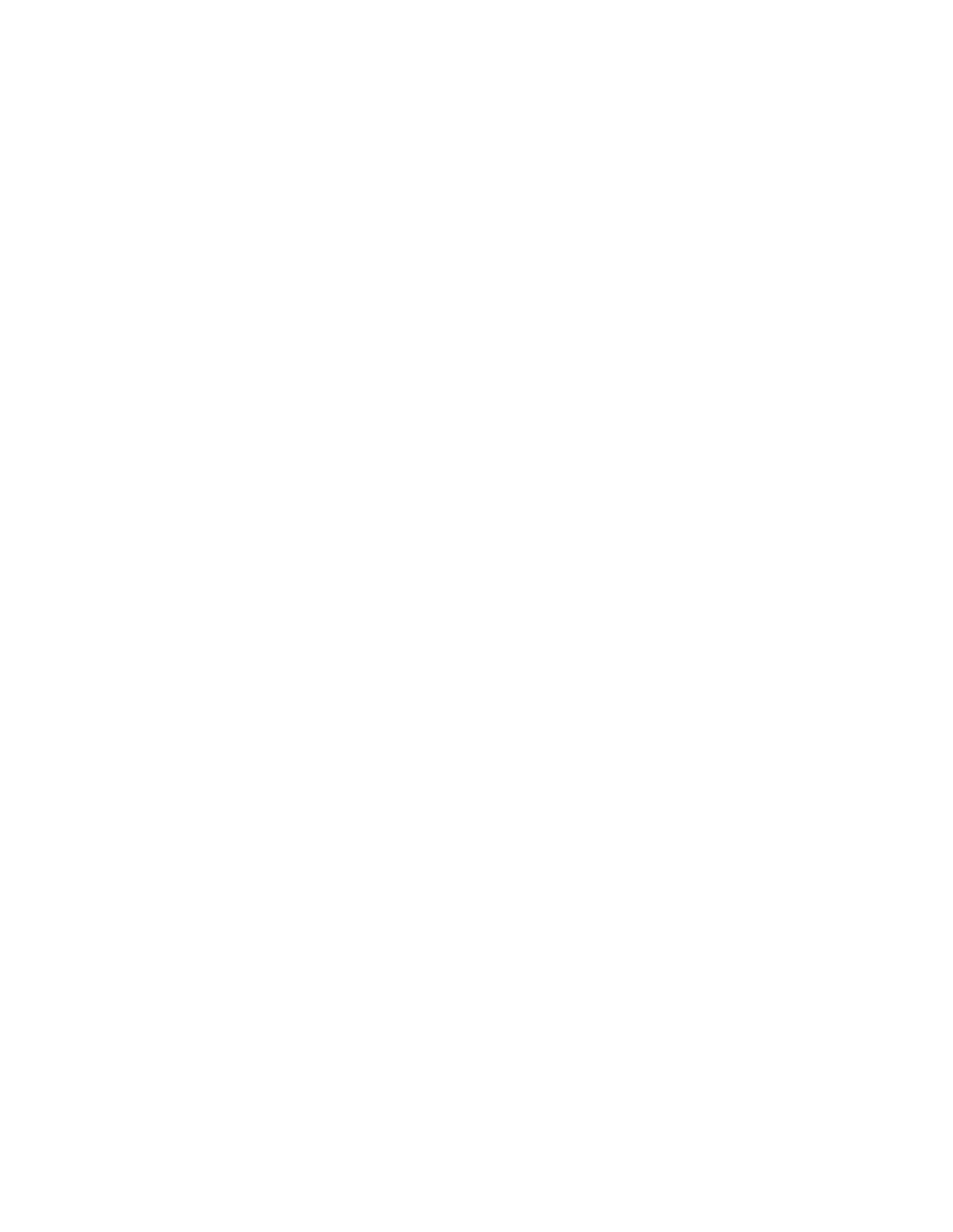| V.146       | 1929 | Intangibles     |
|-------------|------|-----------------|
| V.147       | 1929 | Lands           |
| $V.148-149$ | 1930 | Personal & Lots |
| V.150       | 1930 | Intangibles     |
| V.151       | 1930 | Lands           |
|             |      |                 |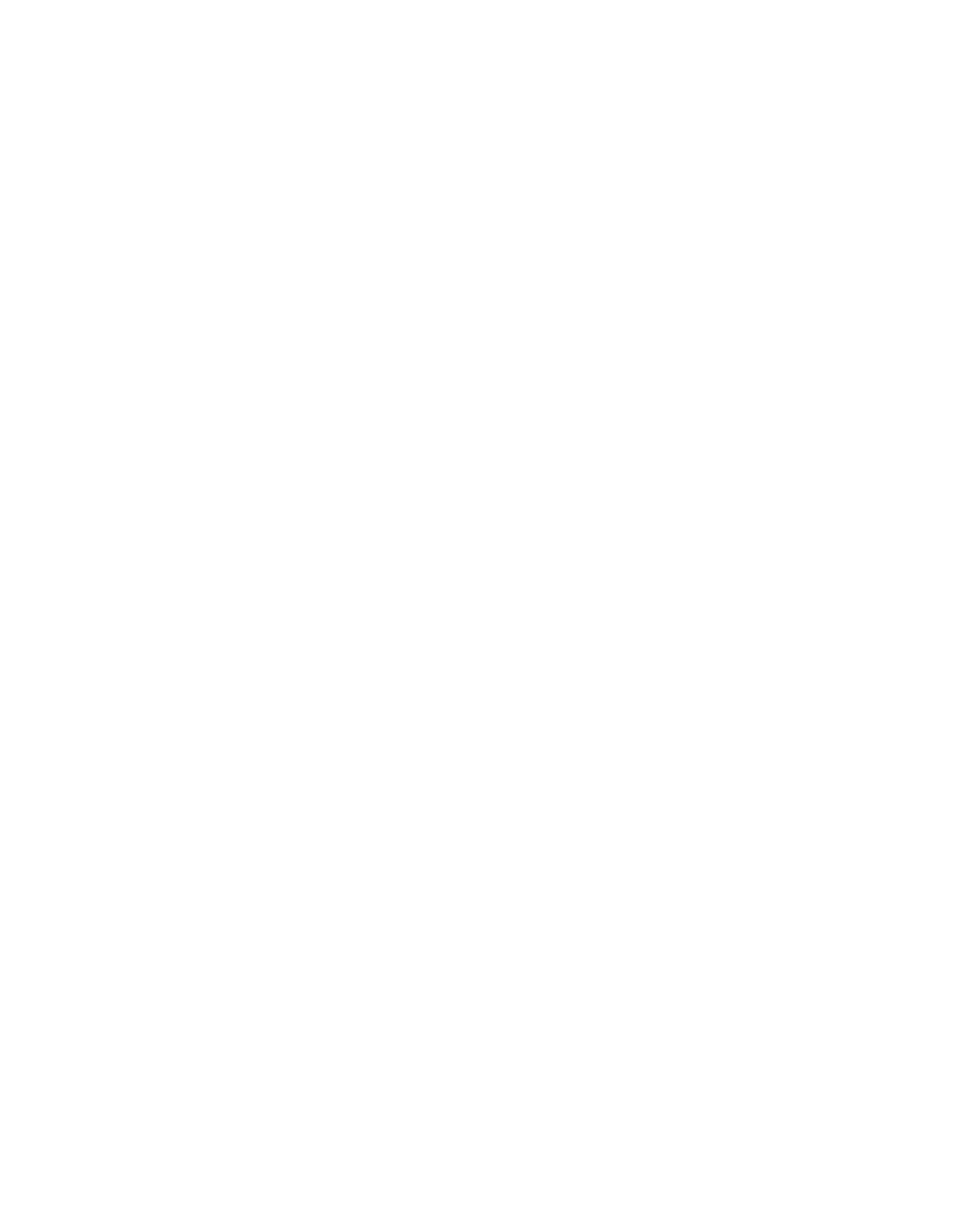| RG266<br>& film                           | Dodge County, Nebraska               | Sheet 17                                                                                                                    |
|-------------------------------------------|--------------------------------------|-----------------------------------------------------------------------------------------------------------------------------|
| V.201                                     | 1944                                 | Lands - County (MISSING)                                                                                                    |
| V.202<br>V.203<br>V.204<br>V.205<br>V.206 | 1945<br>1945<br>1945<br>1945<br>1945 | Personal & Motor Vehicle<br>Personal & Motor Vehicle-Fremont<br>Lots - County<br>Lots - Fremont<br>Lands - County (MISSING) |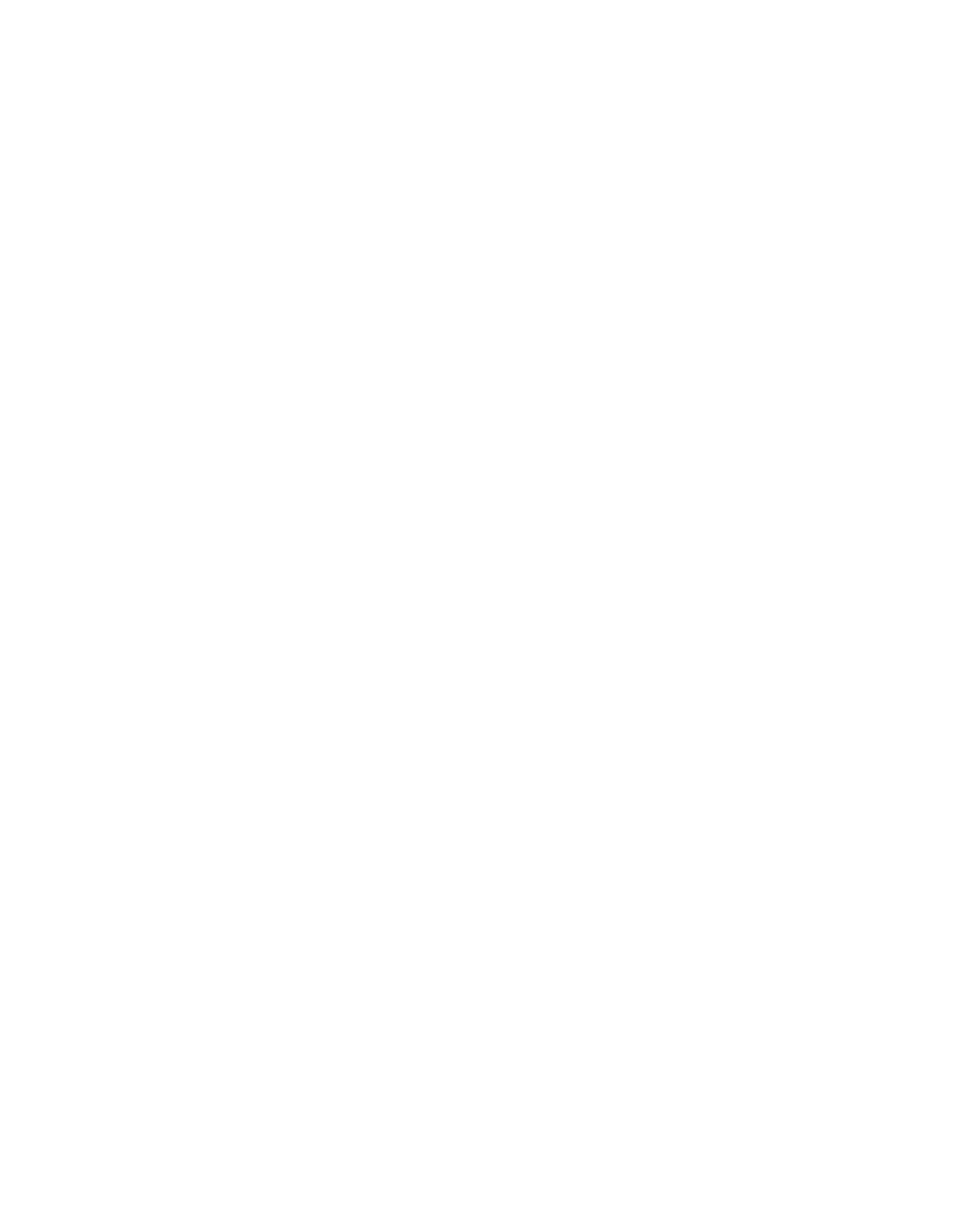| $V.249-250$   | 1962 | Personal |
|---------------|------|----------|
| V.260-261     | 1951 |          |
| $V.262 - 263$ | 1952 |          |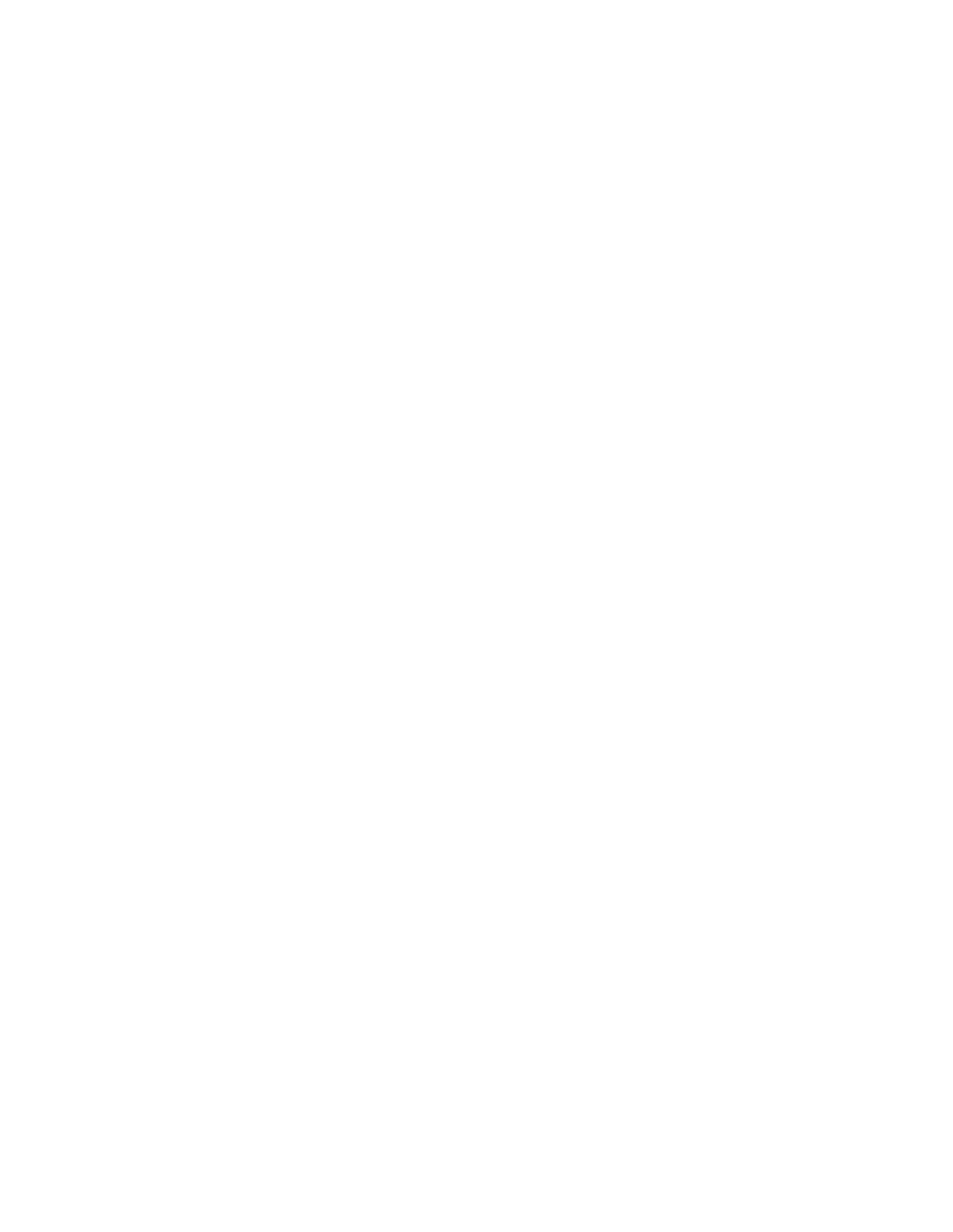> CORRECTION: Operator's Certificate, end of reel should read S2SE4, S34-T17N-R7E, 1881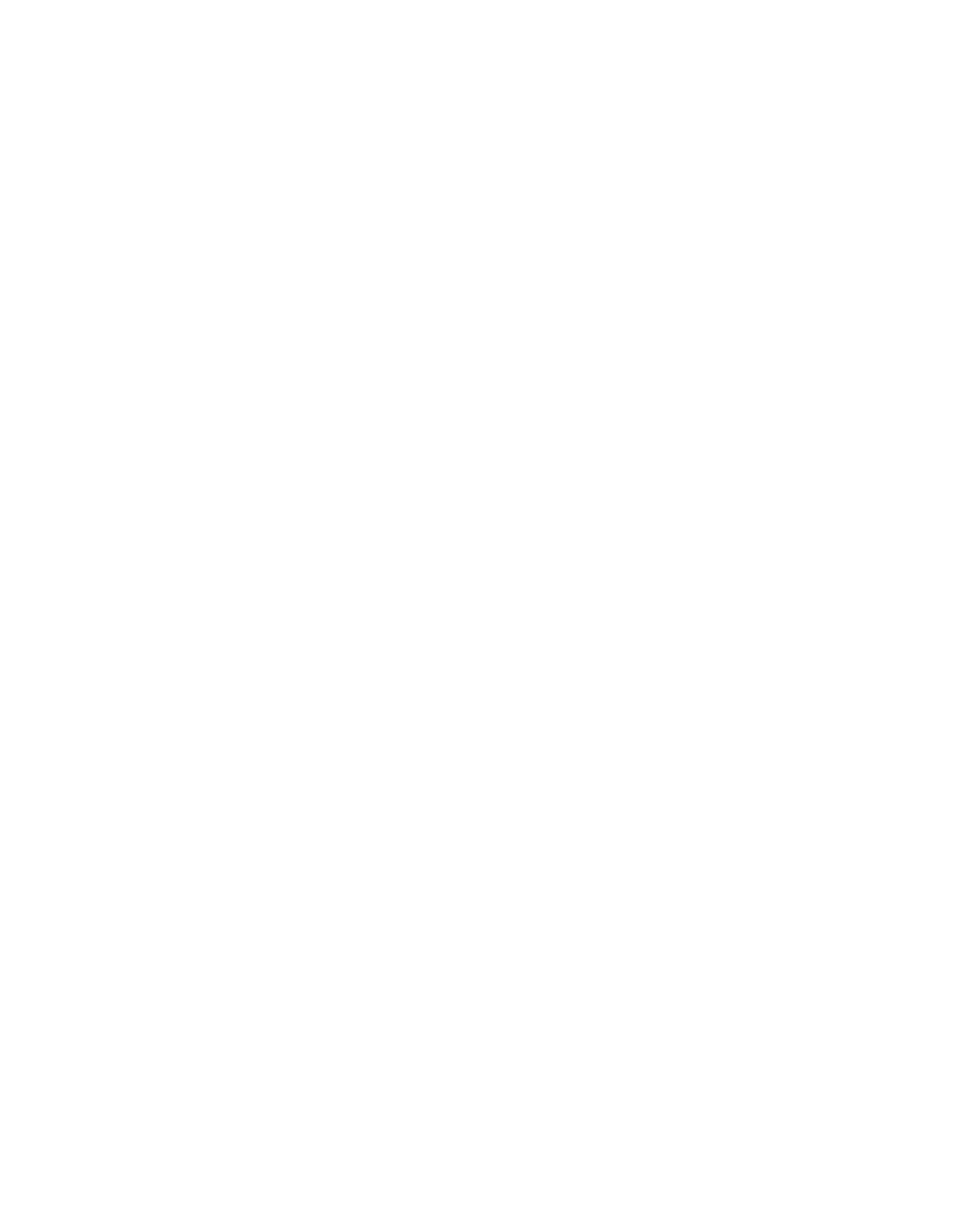| G266<br>& film                                       | Dodge County, Nebraska                                                                                                                                                 | Sheet 25 |
|------------------------------------------------------|------------------------------------------------------------------------------------------------------------------------------------------------------------------------|----------|
| #23,586                                              | Tax Lists, Real Estate-Lands, V.42<br>p.64, Webster Township recaps 1894                                                                                               |          |
| <b>Roll #17</b><br>640 images<br>1280 pp.<br>#23,587 | Tax Lists, Real Estate-Lands, V.42 cont.<br>p.65, S1-T17N-R6E (Cotterell Twp), 1894<br>thru<br>Tax Lists, Real Estate-Lands, V.45<br>p.25, Union Township recaps, 1894 |          |

RG266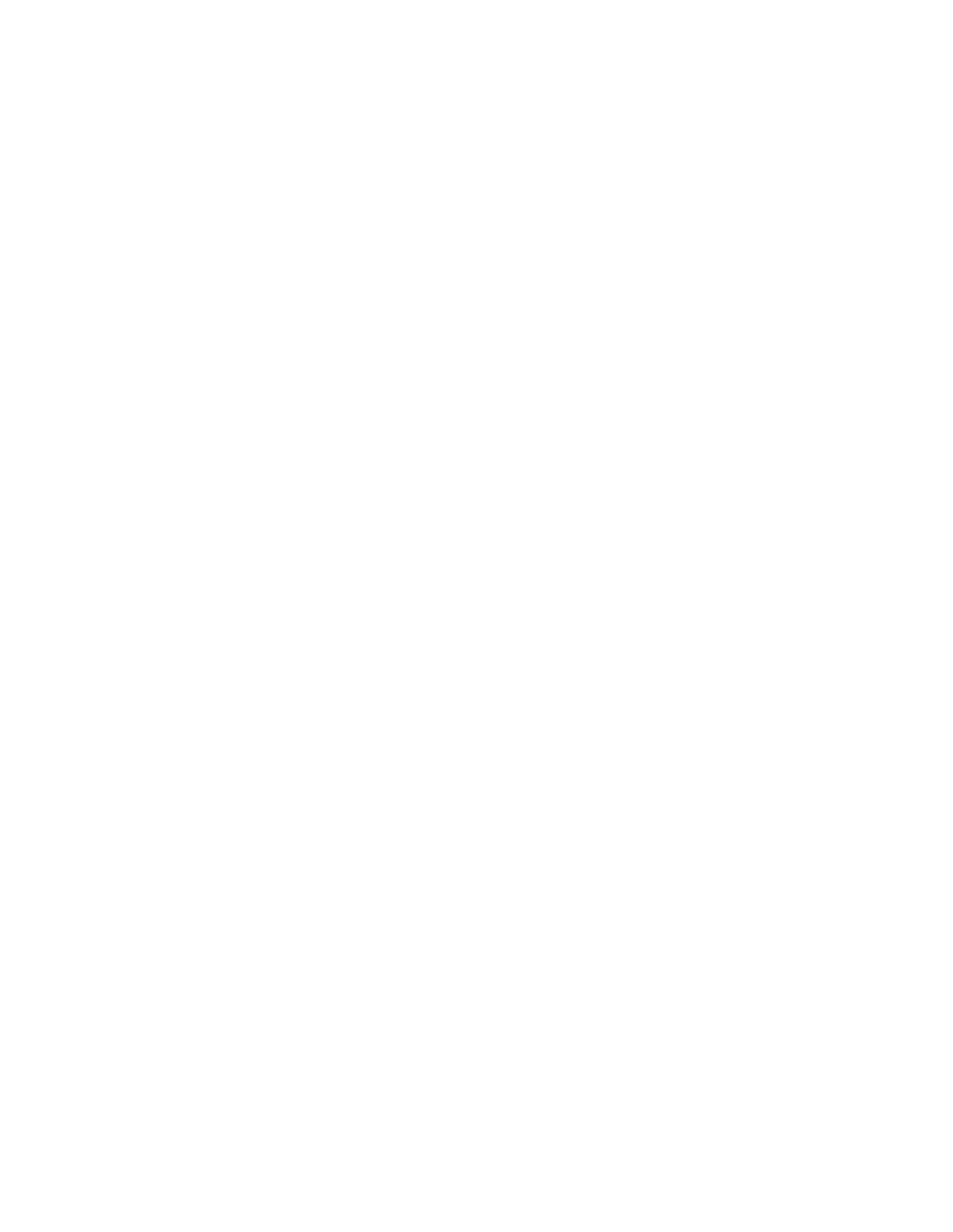Tax Lists, Real Estate-Lots, V.58 p.107 - Fremont, Nye Hawthorne Addition Block 10, Lot 3, 1900

RETAKE: V.56, p.187 (fr. #211), missed during initial filming, retake splice to end of reel.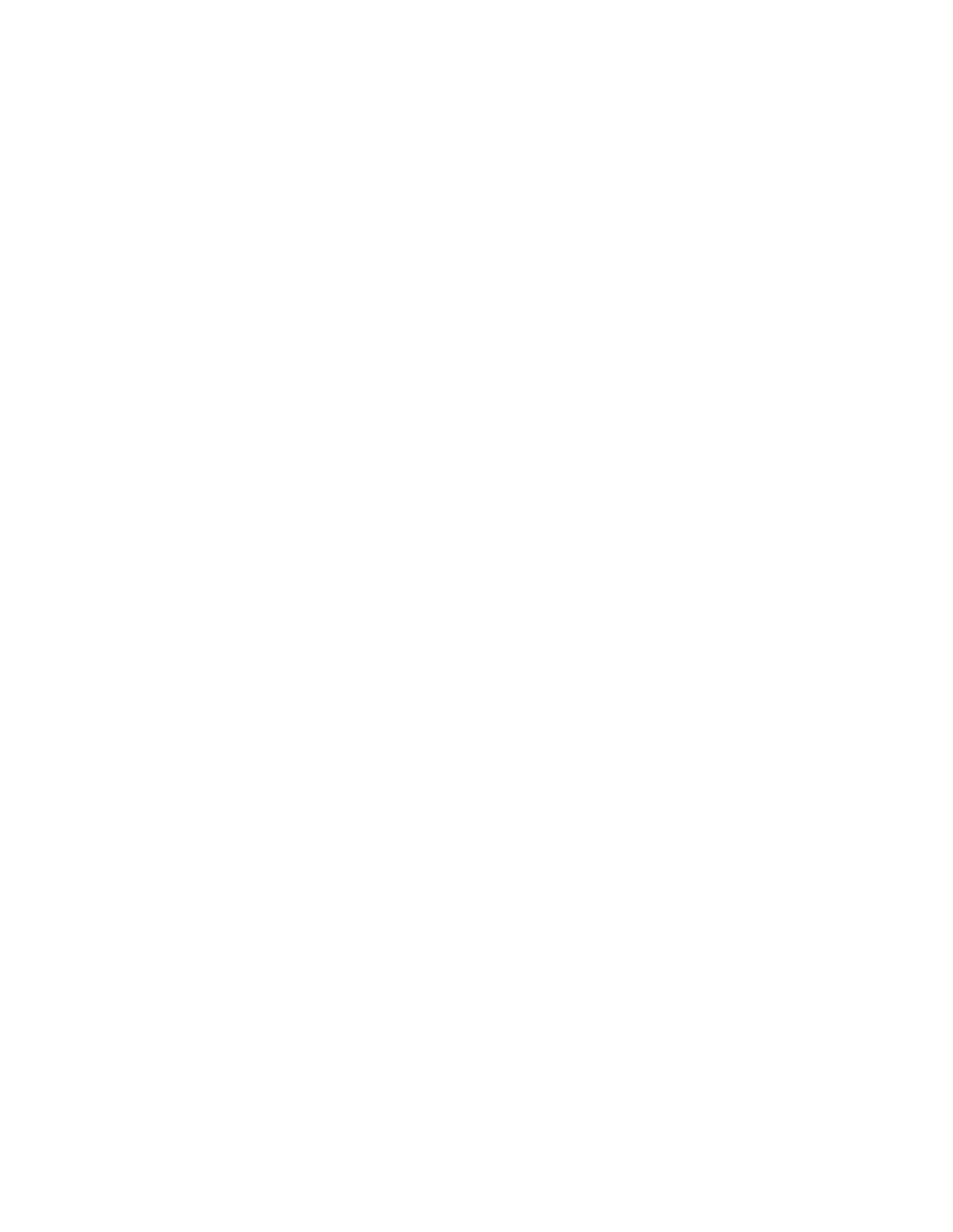#23,599 Tax Lists, Real Estate-Lands, V.74 p.270, S32-T17N-R9E (Elkhorn Twp), 1905

> NOTE: Operator's certificate, end of reel, should show ending at SE4, S32-T17-R9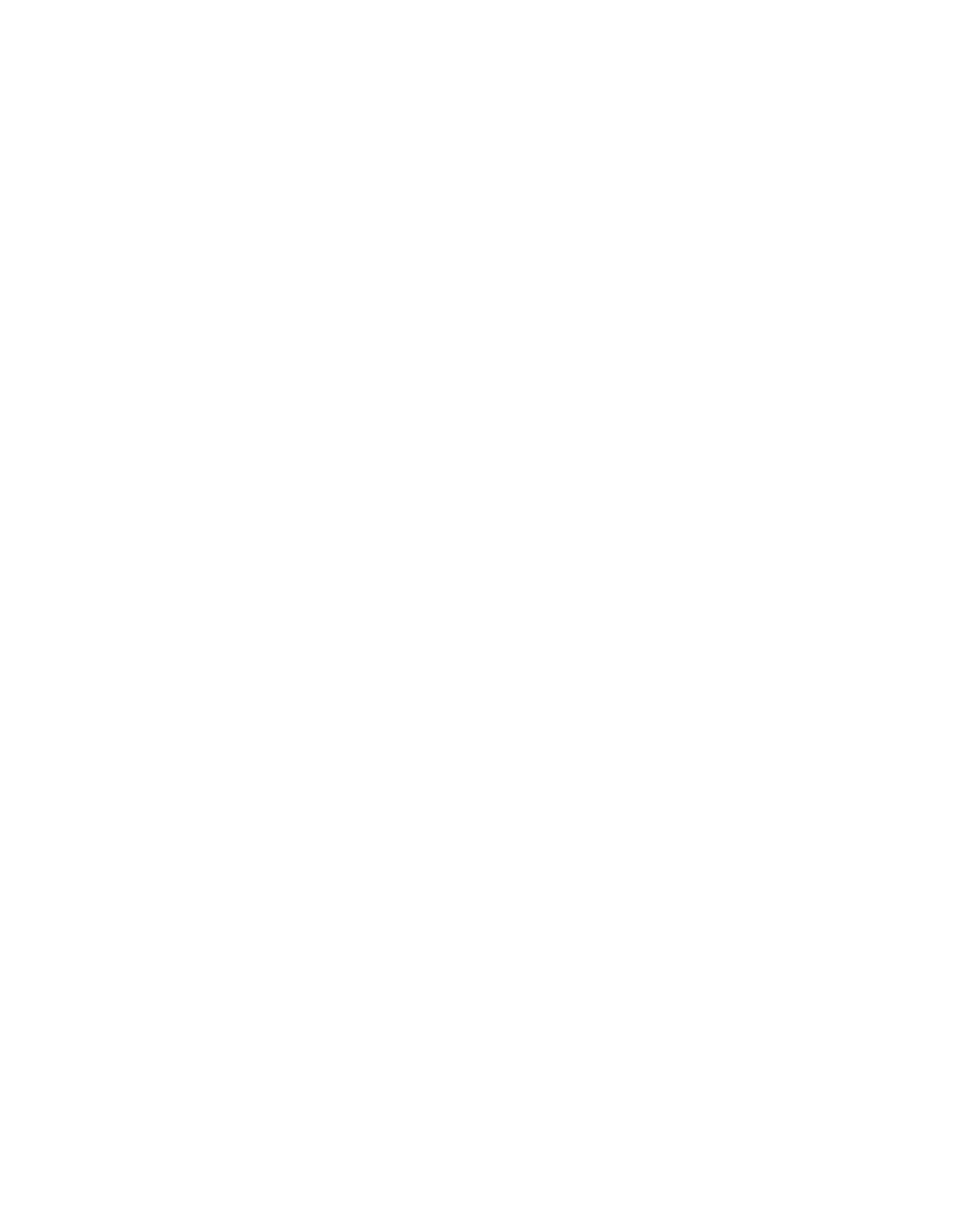1250 pp. thru<br>#23,606 Tax

Tax Lists, Real Estate-Lands, V.89 p. 175, S12-T19N-R7E (Everett Twp), 1910

RETAKE: V.87, p. 192 (frame #95), missed in initial filming, retake spliced to end of reel.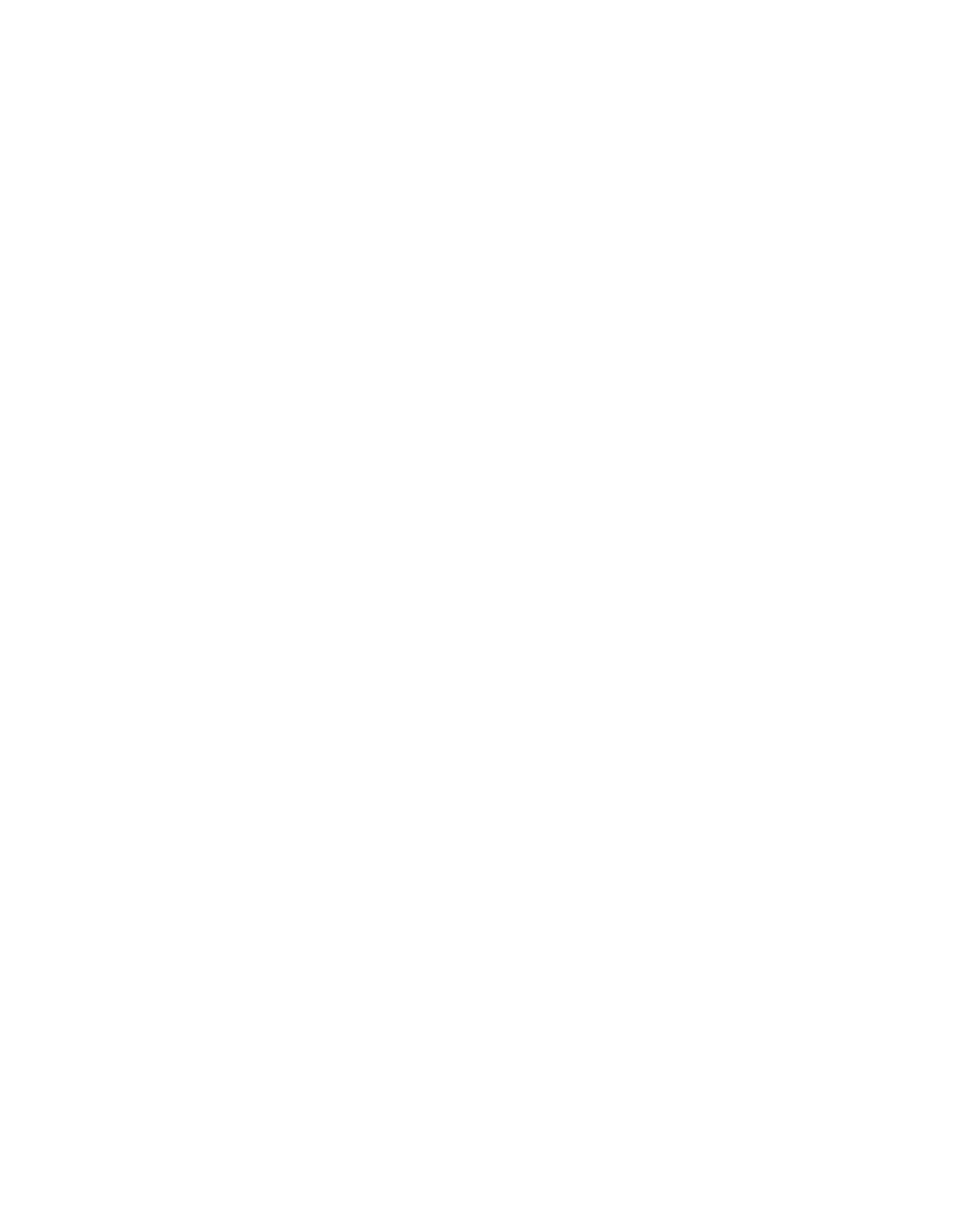Dodge County, Nebraska Sheet 35

| p.75 - Fremont, Blk 51, Lots 1-2, 1919 |
|----------------------------------------|
| thru                                   |
| Tax Lists, Real Estate-Lots, V.117     |
| p.155 - Dodge, Blk 12, Lot 14, 1920    |
|                                        |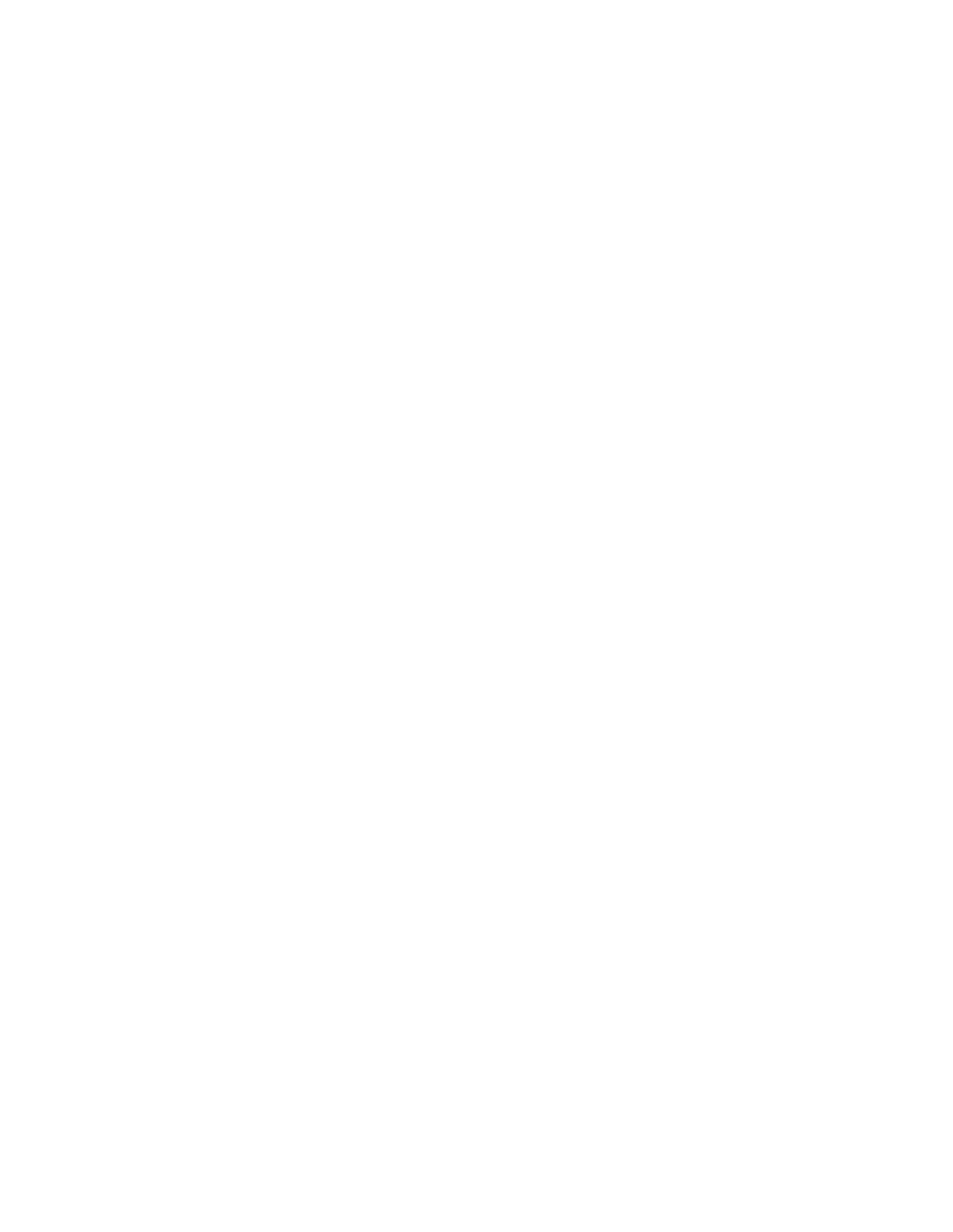| <b>Roll #58</b> | Tax Lists, Real Estate-Lots, V.138 cont.    |
|-----------------|---------------------------------------------|
| 902 images      | p.203 - Scribner, Blk 10, Lot 1, 1927       |
| 1804 pp.        | thru                                        |
| #23,675         | Tax Lists, Real Estate-Lands, V.140         |
|                 | p.16 - Union Precinct, S16-T18N-R05E (1927) |
|                 |                                             |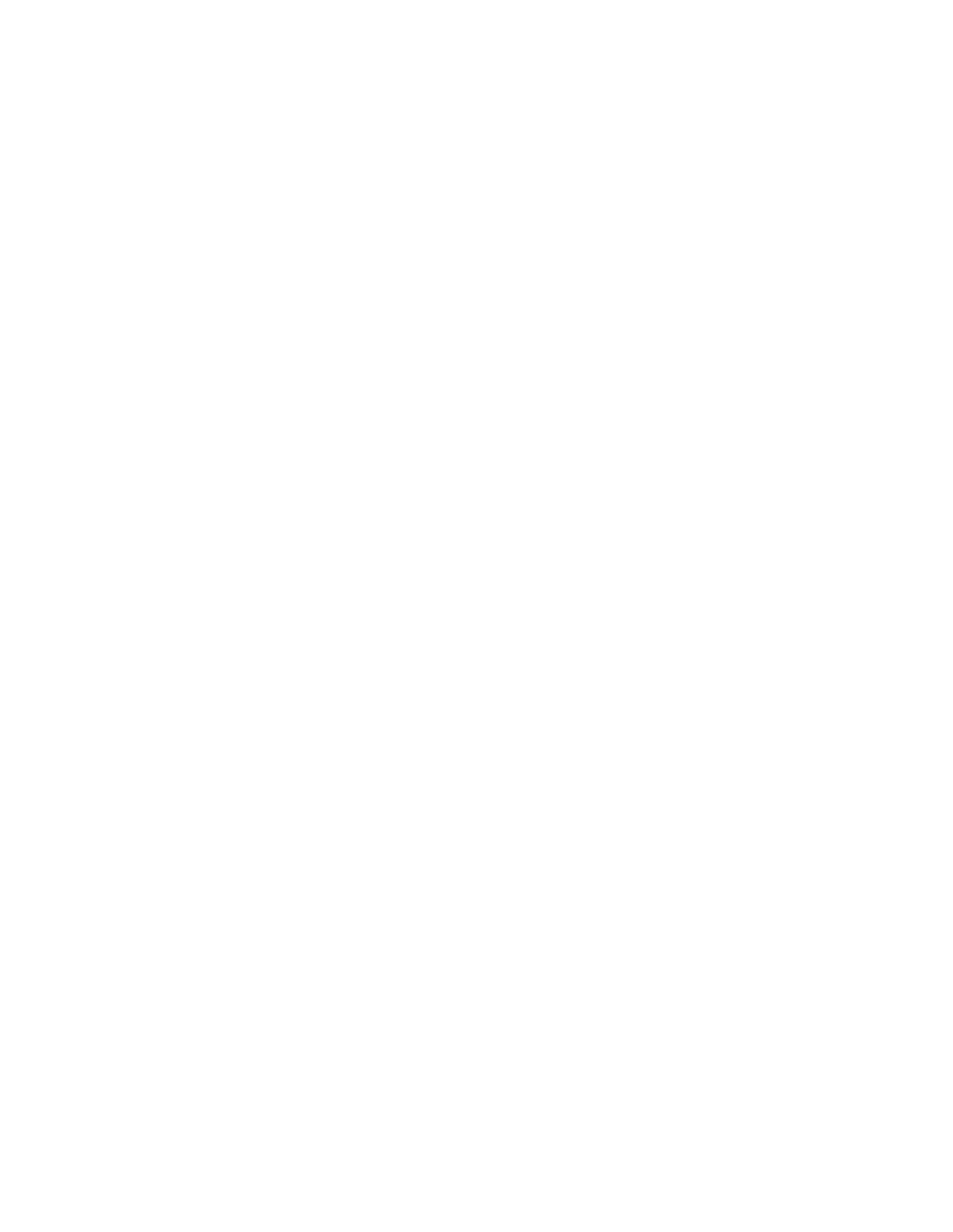#23,691 Tax Lists, Personal Property, V.156 p.107 - Fremont, 4th Ward "Mc", 1932

> CORRECTION: Operator's Certificate, Start of Reel should read Lands, S33-T17-R9, 1931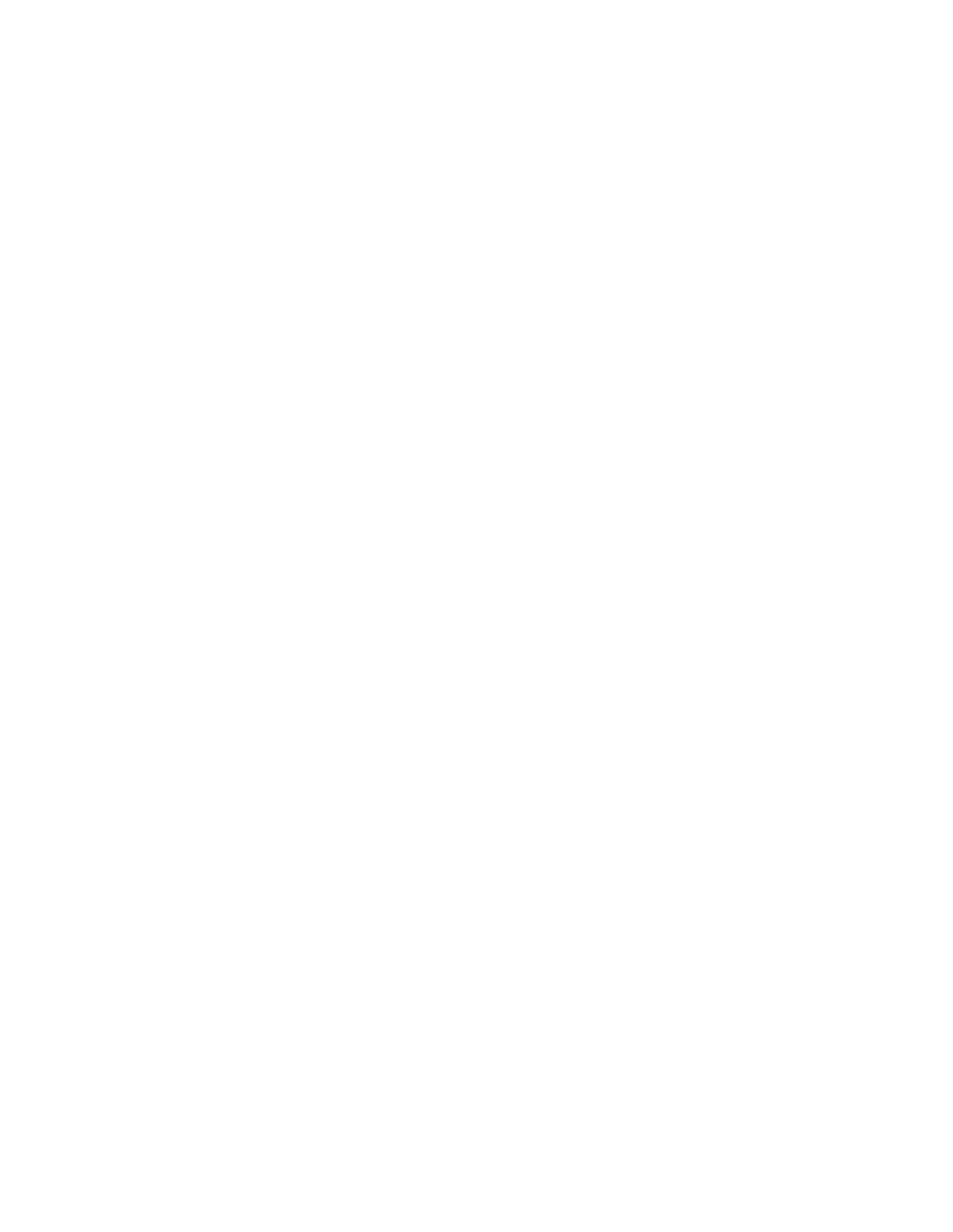1192 pp. thru<br>#23,697 Tax

Tax Lists, Real Estate-Lots, V.165 p.329 - Fremont, R. Kittle's Add. Block 5, Lot 12, 1935

CORRECTION: Ignore spelling error for V.163 on frame targets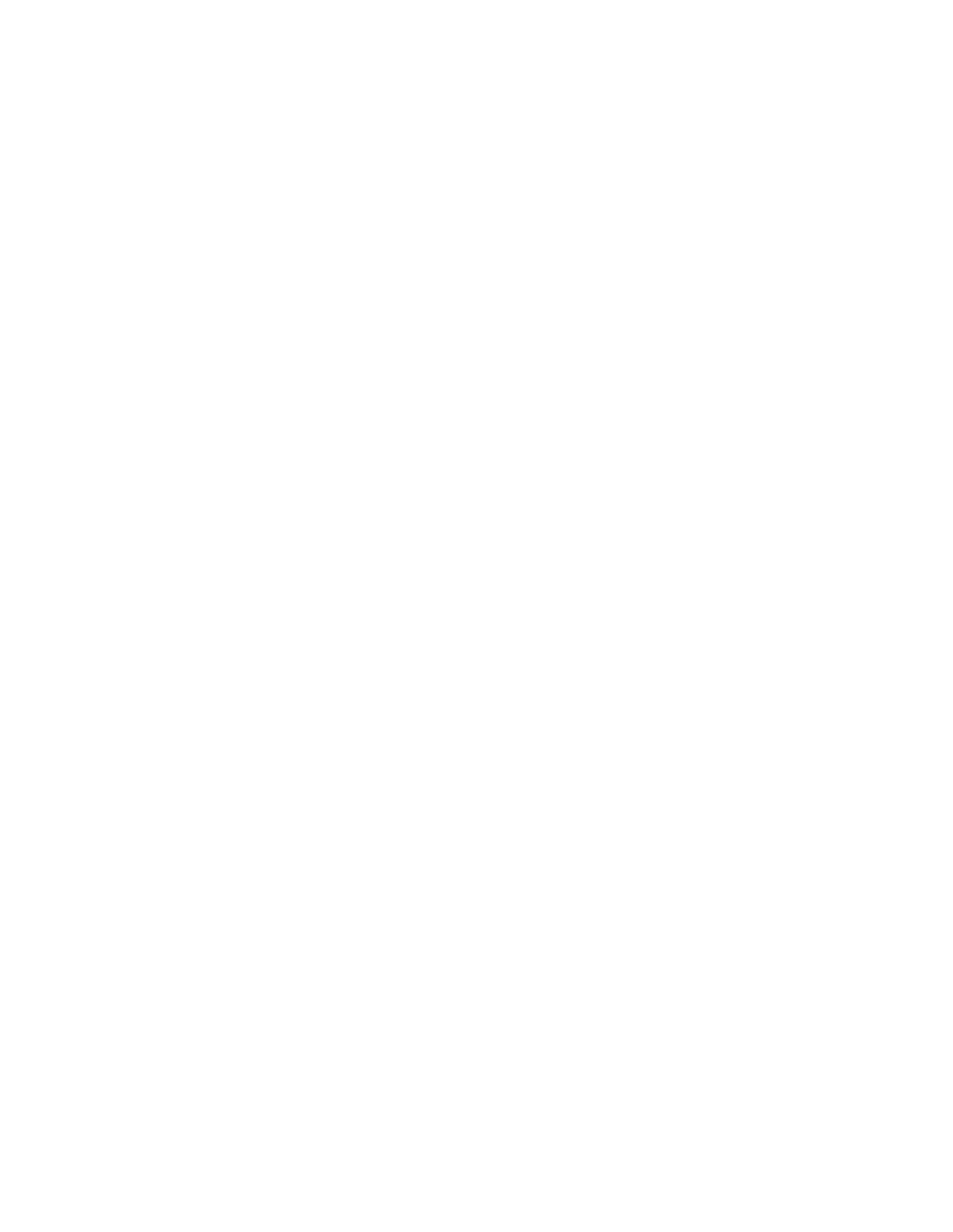## p.214 - Hooper Township, S15-T19N-R08E (1938)

| <b>Roll #81</b> | Tax Lists, Real Estate-Lands, V.175 cont.           |
|-----------------|-----------------------------------------------------|
| 638 images      | p.215 - Hooper Township cont., S16-T19N-R08E (1938) |
| 1276 pp.        | thru                                                |
| #23,703         | Tax Lists, personal Property, V.177                 |
|                 | p.169 - Fremont, 4th Ward "Z", 1939                 |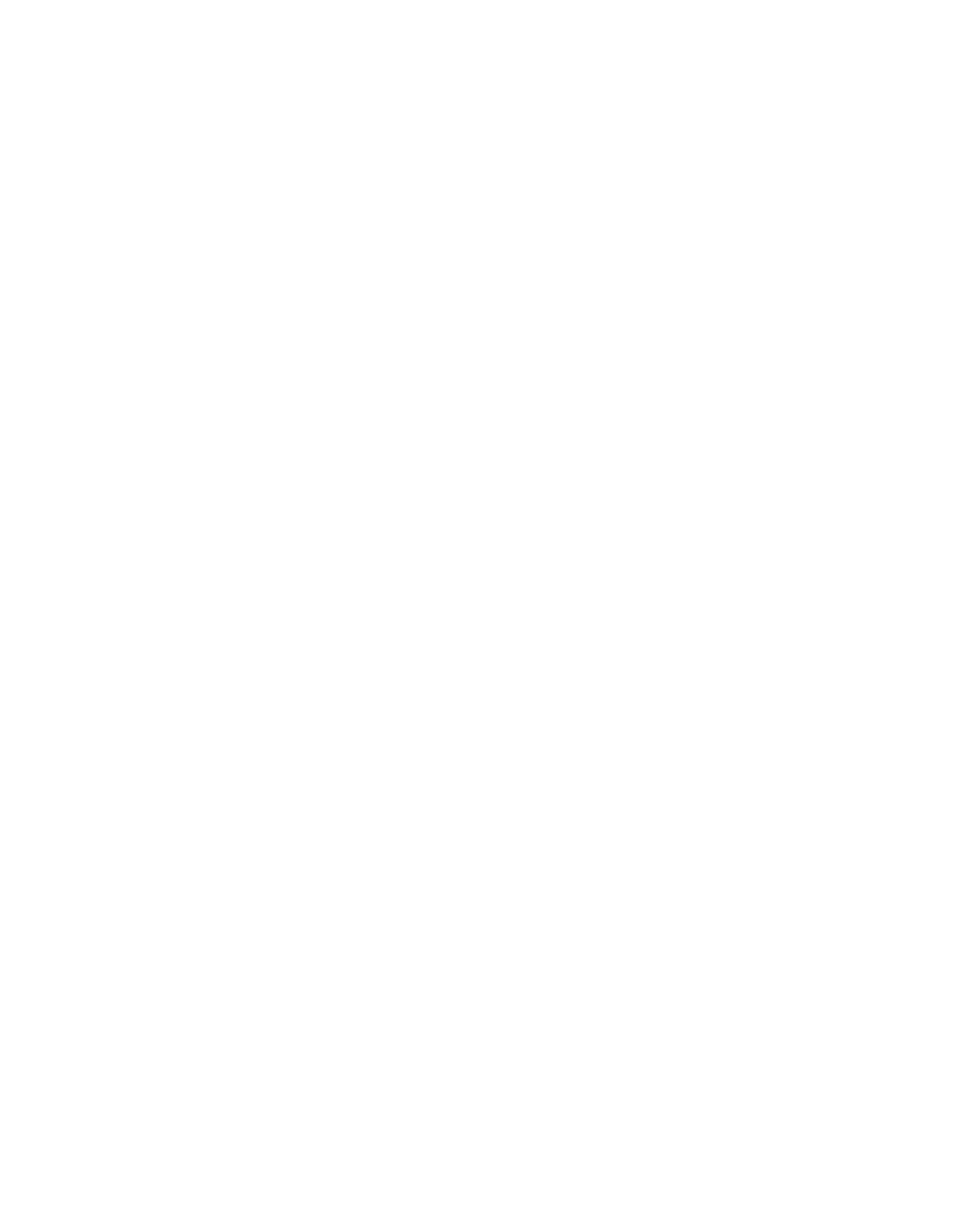#23,710 Tax Lists, Personal Property, V.188 p.107 - Fremont, 3rd Ward "B", 1942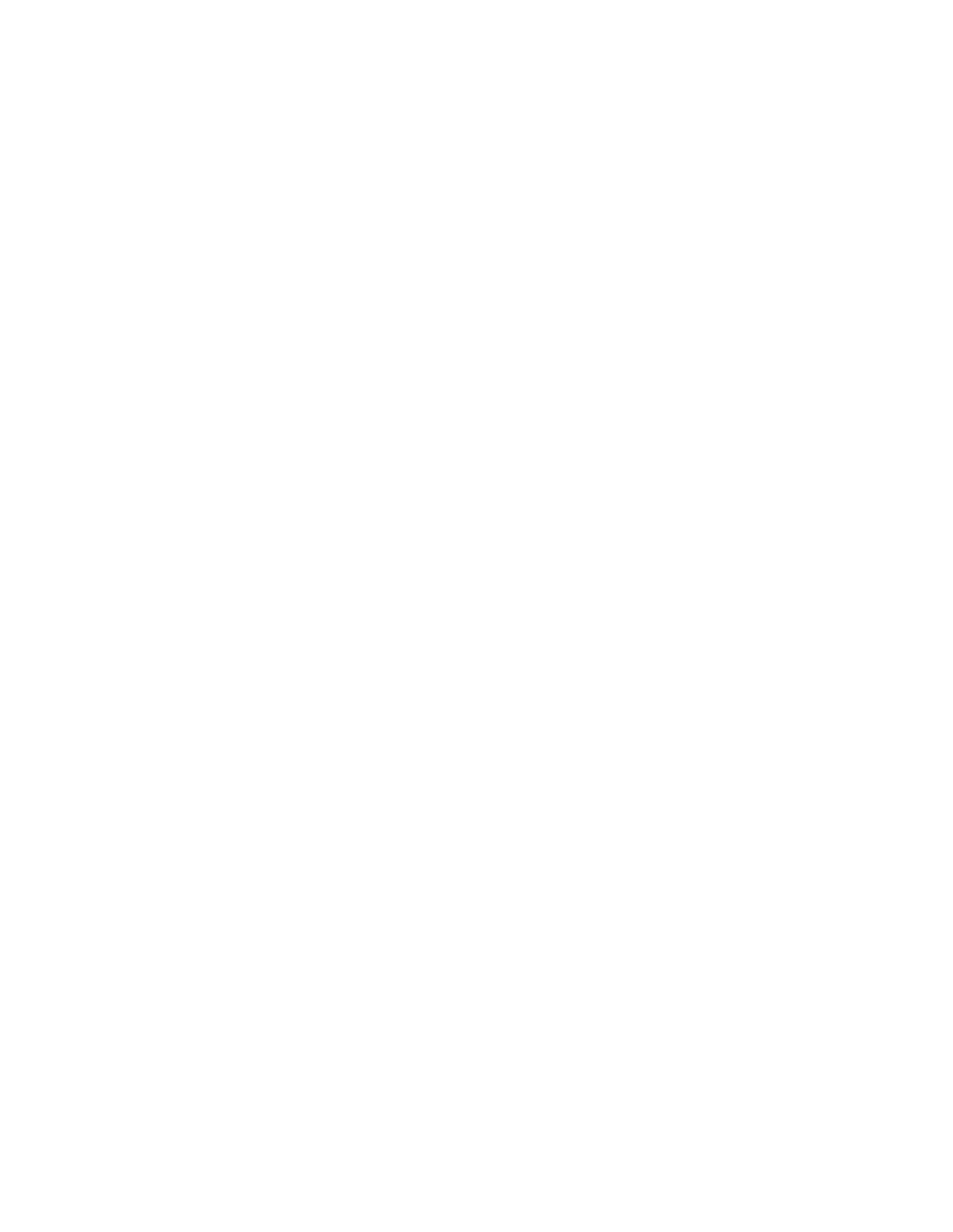| Roll #99   |  |
|------------|--|
| 633 images |  |
| 1266 pp.   |  |
| #23,756    |  |
|            |  |

Tax Lists, Real Estate-Lands, V.215 cont. p.248 - S24-T17-R8E cont. W50 ft., Lot 2, Tax Lot #1 thru Tax Lists, Personal Property, V.217 p.302 - North Bend "Chesles, Carl", 1947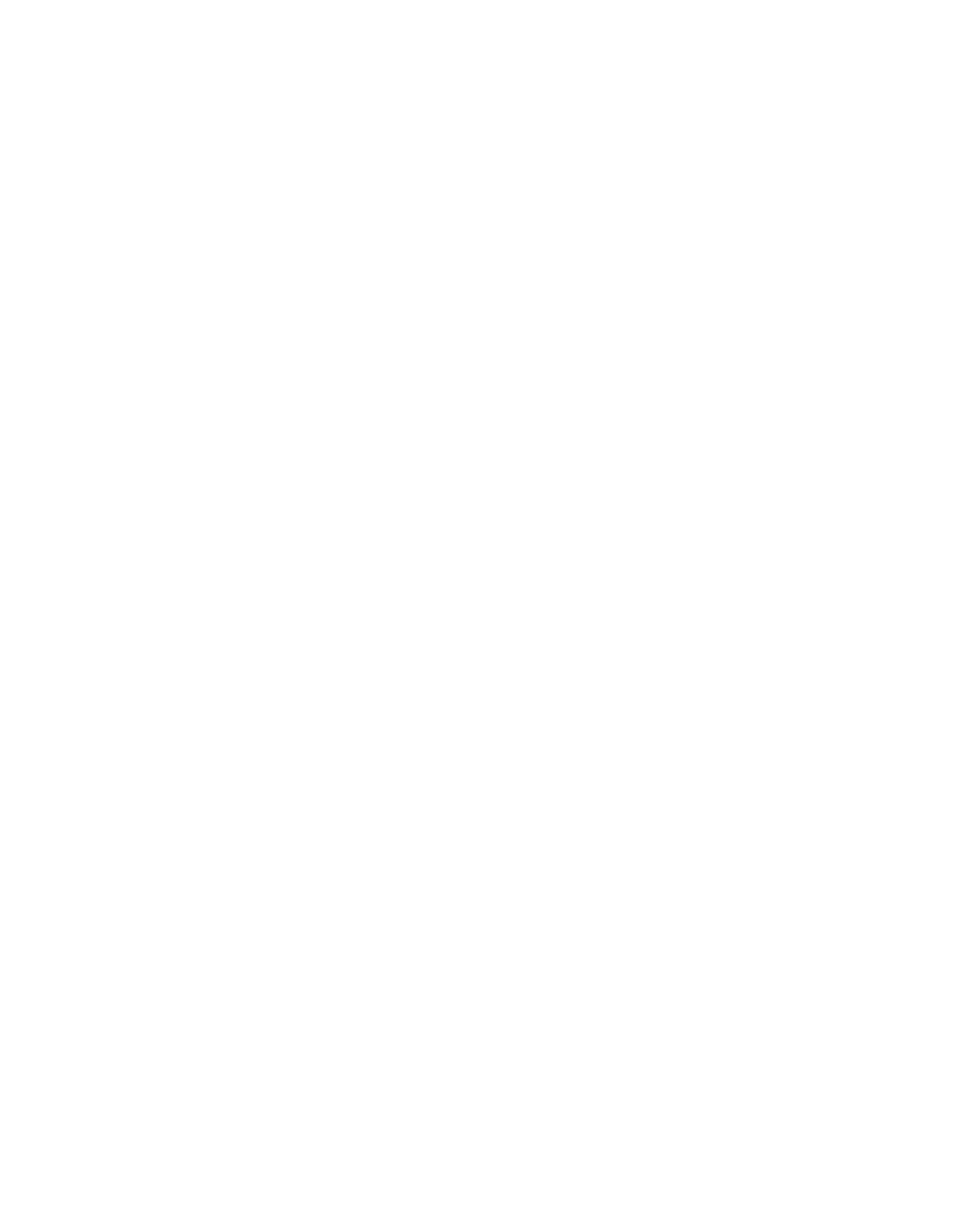p.116 - Fremont, #6730, Hatton, Ora (1953)

| <b>Roll #105</b> | Tax Lists, Personal Property, V.232 cont.              |
|------------------|--------------------------------------------------------|
| 638 images       | p.117 - Fremont, #6731, Haubensak (1953)               |
| 1276 pp.         | thru                                                   |
| #23,763          | Tax Lists, Personal Property, V.235                    |
|                  | p.93 - Pebble Precinct, #1197, Peters, Verne A. (1955) |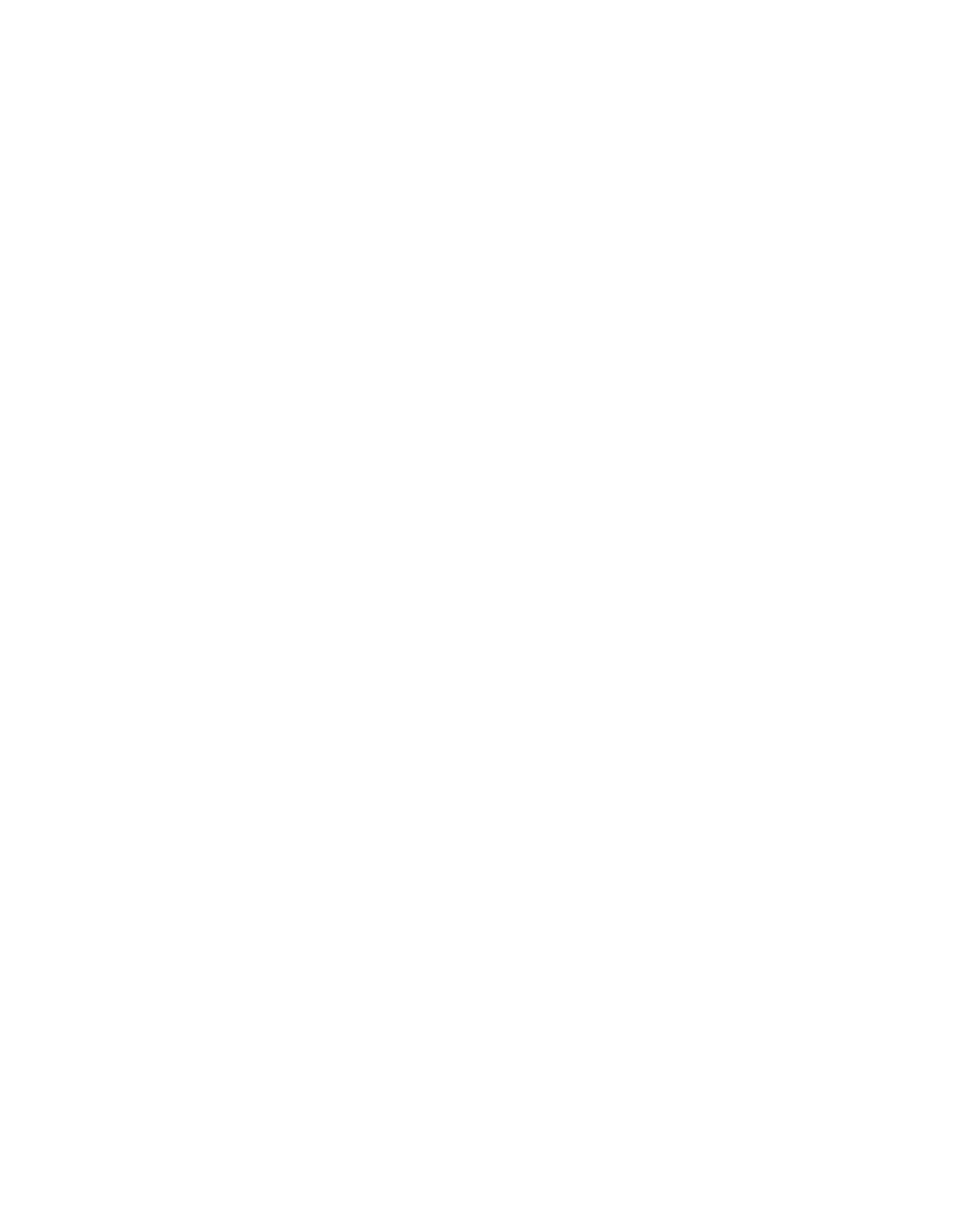| 235 images | thru                                         |
|------------|----------------------------------------------|
| 878 pp.    | Tax Lists, Motor Vehicle, V.251              |
| #23,775    | p.232 - North Bend "Butcher, Clarence", 1935 |
|            | NOTE: Motor Vehicle is combined with         |

personal Tax Lists, 1942-1948. The Series of Subgroup Two were microfilmed together